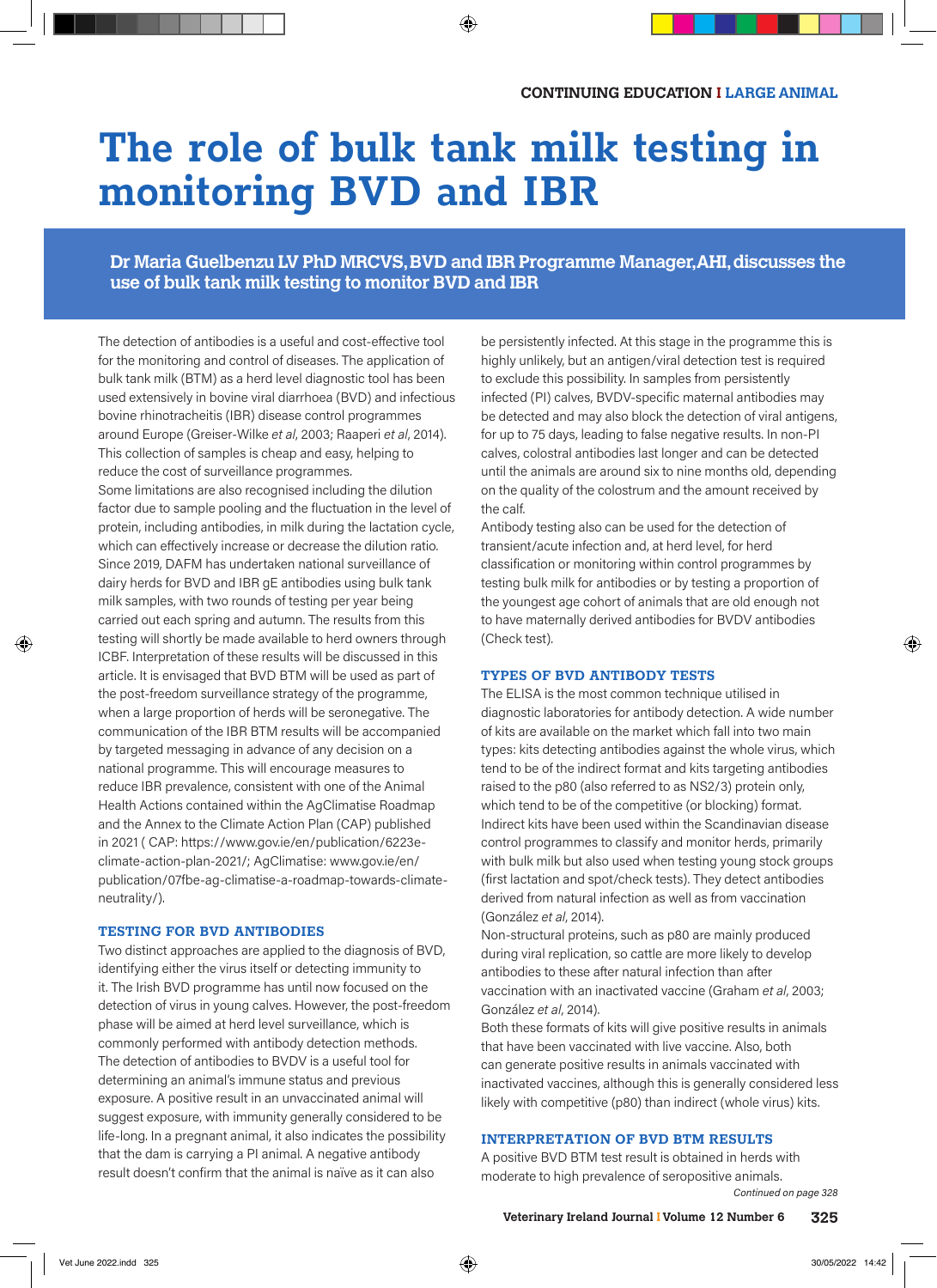# Thinking About Anti-Parasitics? Thinking About Anti-Parasitics?

# Make Bimeda Part of Your Practice's Parasite Management Strategy! Make Bimeda Part of Your Practice's Parasite Management Strategy!

Bimeda has a broad range of parasite control products, Bimeda has a broad range of parasite control products, as well as some great online training modules on our as well as some great online training modules on our **E-LEARNING PLATFORM, BIMEDALEARNING.IE.** 

# Some of our online training resources Some of our online training resources



# **Best practice training animations Best practice training animations**

Check out our best practice training animations for using Check out our best practice training animations for using products such as Ectofly, Gold Fleece and Cyperguard. products such as Ectofly, Gold Fleece and Cyperguard.

# **Parasite Control CPD Modules on bimedalearning.ie Parasite Control CPD Modules on bimedalearning.ie**

- Sheep scab control, measures and resistance Sheep scab control, measures and resistance
- The importance of diagnostics in sheep scab control The importance of diagnostics in sheep scab control
- Sheep ectoparasites Sheep ectoparasites
- Best practice for sheep dipping Best practice for sheep dipping

**New modules to follow soon, including courses on key New modules to follow soon, including courses on key parasites in cattle, and nutrition-focused modules! parasites in cattle, and nutrition-focused modules!**

# **Use Medicines Responsibly Use Medicines Responsibly Call Bimeda on 01 466 7941 or call General Manager Andrew Glynn on 087 252 5110 Call Bimeda on 01 466 7941 or call General Manager Andrew Glynn on 087 252 5110 Email Bimeda: sales@bimeda.com Email Bimeda: sales@bimeda.com Sign up for online ordering at bimeda.ie/shop Sign up for online ordering at bimeda.ie/shop**

Product legal categories: Halofusol is a prescription only medicine. All other products featured are currently classified as LM medicines and will be reclassified as prescription only medicines on 1<sup>st</sup> December 2022. For full product information, including indications, contra-indications, dosage and withdrawal periods, refer to product SPCs which are hosted on the HPRA website, or refer to product data sheets which are hosted on Bimeda.ie. MCR975. Date advert prepared May 2022. Bimeda.ie. MCR975. Date advert prepared May 2022.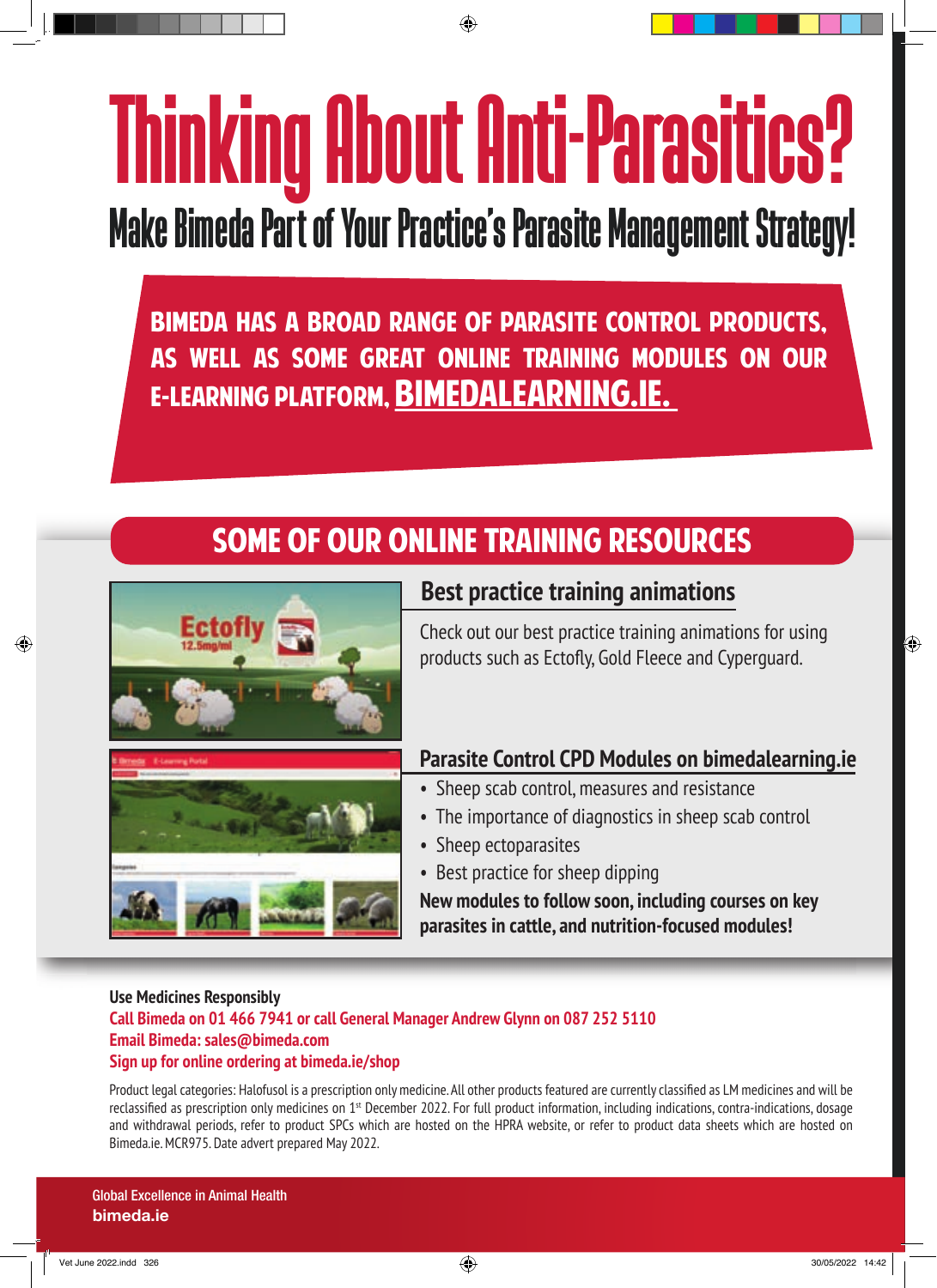# ECTOPARASITE MANAGEMENT ECTOPARASITE MANAGEMENT



**Ectospec 2.5% w/v Pour-On Solution Ectospec 2.5% w/v Pour-On Solution**  *Cypermethrin Technical (93% w/w; cis/trans Cypermethrin Technical (93% w/w; cis/trans isomers 50 : 50) 2.5% w/v isomers 50 : 50) 2.5% w/v*

# cattle cattle & sheep sheep cattle cattle & sheep sheep



**Dectospot 10 mg/ml Pour-on Solution for Dectospot 10 mg/ml Pour-on Solution for Cattle and Sheep Cattle and Sheep** *Deltamethrin 10mg/ml Deltamethrin 10mg/ml*



**Gold Fleece Sheep Dip 60 % w/w Concentrate for Dip Solution Gold Fleece Sheep Dip 60 % w/w Concentrate for Dip Solution** *Dimpylate (Diazinon Stabilised Technical) 60% w/w Dimpylate (Diazinon Stabilised Technical) 60% w/w* **Cyperguard Concentrate for Dip Emulsion Cyperguard Concentrate for Dip Emulsion** *Cypermethrin High Cis (80/20) 10 % w/w* **Ectofly 1.25% w/v Pour-On Solution for Sheep** *Cypermethrin tech. (cis:trans / 80:20) 12.5 mg/ml Cypermethrin tech. (cis:trans / 80:20) 12.5 mg/ml Cypermethrin High Cis (80/20) 10 % w/w* **Ectofly 1.25% w/v Pour-On Solution for Sheep**

# Endoparasite MANAGEMENT Endoparasite MANAGEMENT

# cattle & sheep calves HORSES cattle & sheep calves HORSES



**Endofluke 100 mg/ml Oral Suspension Endofluke 100 mg/ml Oral Suspension** *Triclabendazole 100mg/ml Triclabendazole 100mg/ml* **Endospec 10% SC** *Albendazole 100mg/ml,*  **Endospec 10% SC** *Albendazole 100mg/ml, Selenium 1.08mg/ml, Cobalt 2.5mg/ml Selenium 1.08mg/ml, Cobalt 2.5mg/ml*

**Endospec 2.5% SC** *Albendazole 25mg/ml,*  **Endospec 2.5% SC** *Albendazole 25mg/ml, Selenium 0.27mg/ml, Cobalt 0.624mg/ml Selenium 0.27mg/ml, Cobalt 0.624mg/ml*



**Halofusol 0.5 mg/ml oral solution for calves Halofusol 0.5 mg/ml oral solution for calves**  *Halofuginone 0.50 mg/ml Halofuginone 0.50 mg/ml*



**Embotape Oral Paste 400 mg/g Embotape Oral Paste 400 mg/g**  *Pyrantel Embonate 400mg/g Pyrantel Embonate 400mg/g* **Bimectin Horse Oral Paste Bimectin Horse Oral Paste** *18.7mg/g 18.7mg/g*

# ENDO & ectoPARASITE management ENDO & ectoPARASITE management



**Abinex Forte 1 % w/v Pour On Solution** *Abamectin 1% w/v* **Abinex Forte 1 % w/v Pour On Solution** *Abamectin 1% w/v* **Bimectin 0.5% Cattle Pour-on Solution** *Ivermectin 5mg/ml* **Bimectin 0.5% Cattle Pour-on Solution** *Ivermectin 5mg/ml* **Bimectin Plus Solution for Injection** *Ivermectin 10mg/ml, Clorsulon 100mg/ml* **Bimectin Plus Solution for Injection** *Ivermectin 10mg/ml, Clorsulon 100mg/ml* **Bimeprine 5 mg/ml pour-on solution for cattle** *Eprinomectin 5mg/ml* **Bimeprine 5 mg/ml pour-on solution for cattle** *Eprinomectin 5mg/ml*

# cattle cattle, sheep & PIGS cattle cattle, sheep & PIGS



**Bimectin 1% w/v Solution for Injection Bimectin 1% w/v Solution for Injection** *Ivermectin 1% w/v Ivermectin 1% w/v*

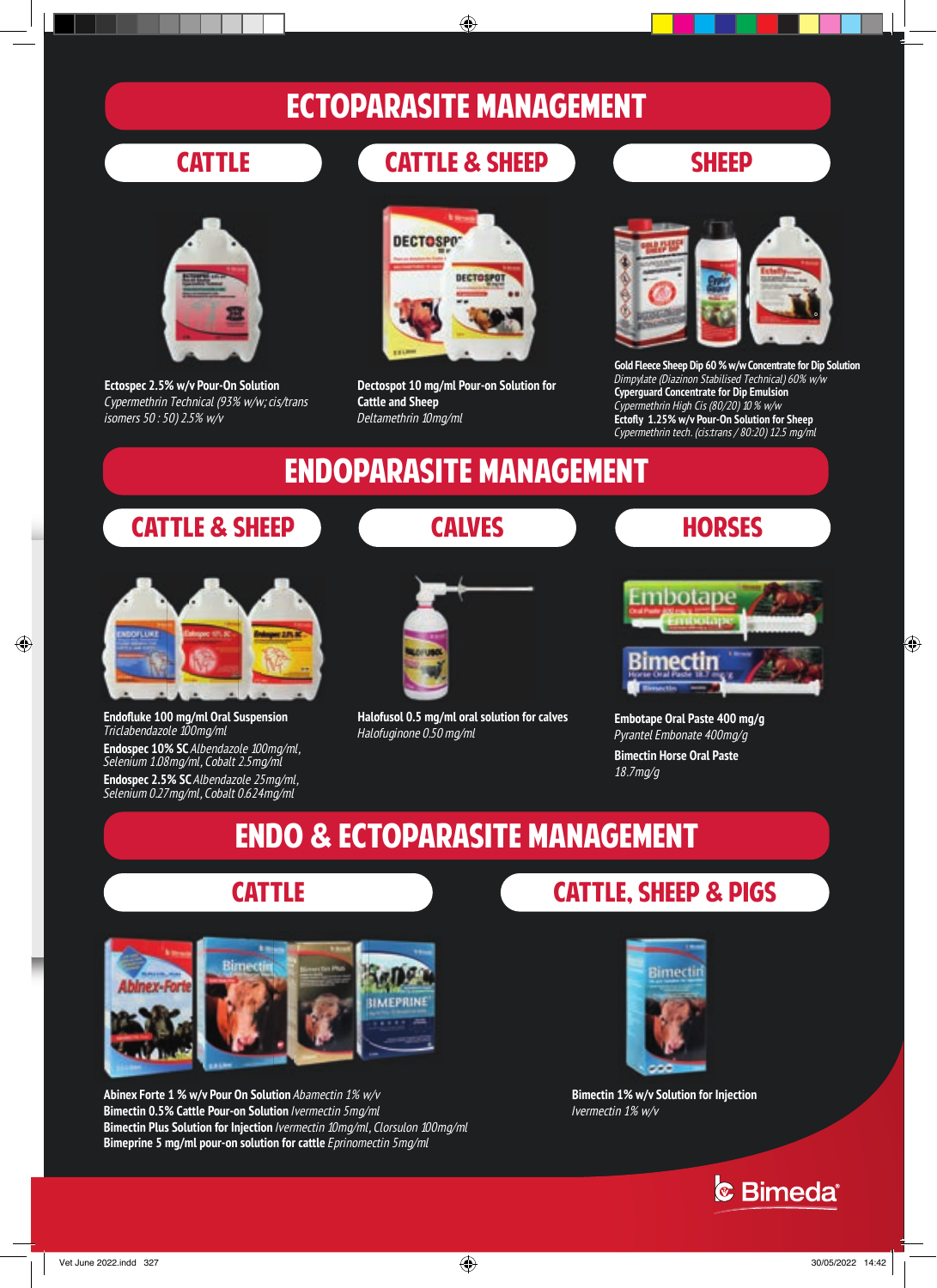## **LARGE ANIMAL I CONTINUING EDUCATION**

Seropositivity could arise after infection, vaccination or both. In contrast, a very low or negative value indicates that that there are no, or a small proportion of, milking animals that have been exposed to the BVD virus.

As mentioned above, vaccines can generate positive results in the absence of infection. The recent administration of inactivated vaccine may cause a temporary increase in the BTM antibody levels. With BVD, animals exposed to the field virus or to modified-live vaccines will be seropositive for a long period of time (considered life-long). Therefore, the vaccination history is key for the interpretation of serological results for BVD.

Regular bulk tank milk (BTM) testing can be used in test negative herds to monitor the milking herd's disease status. Antibody levels in the bulk milk will become detectable or increase if the BVD virus starts spreading within the milking herd.

### **TESTING FOR IBR ANTIBODIES**

The detection of antibodies to bovine herpes virus-1 (BoHV-1) is an important tool for the control and diagnosis of IBR. Once an animal becomes infected with BoHV-1, the virus becomes latent and the animal remains infected for life. These animals develop antibodies. Therefore, the identification of serologically positive animals provides a useful and reliable indicator of infection status. Any animal with antibodies to the virus is considered to be a carrier and a potential intermittent excretor of the virus. The only exceptions are calves with maternally derived antibodies from their dam, and noninfected cattle vaccinated with non-marker vaccines. Only non-marker vaccines have been on the market in Ireland for a considerable period, but both marker and non-marker vaccines continue to be used in Northern Ireland.

### **TYPES OF IBR ANTIBODY TESTS**

As with BVD, the ELISA is the more common technique applied. Two main types of ELISA tests for the detection of BoHV-1 antibodies exist: conventional and marker tests. Within the conventional kits, we again have those targeting the whole virus, which tend to be of the indirect format and kits detecting antibodies raised against the gB protein of the virus, which tend to be of the competitive format. Both these

formats of conventional kits will give positive results in animals that have been vaccinated in addition to animals that have been infected.

Currently, the only available serological marker tests are the BoHV-1 gE-antibody blocking ELISAs. Animals vaccinated with gE-deleted marker vaccines can be discriminated from field-virus infected animals by a negative serological reaction for gE (Table 1).

gE-ELISAs have been shown to be less sensitive and specific than the conventional ELISAs. In addition, seroconversion against gE can be delayed when applied to individual animals, especially in vaccinated animals, to between day 21 to 35 post infection. However, they have been applied successfully before in control and eradication programmes in other countries.

### **INTERPRETATION OF IBR BTM RESULTS**

When testing bulk tank milk samples, indirect ELISAs have shown the highest sensitivity and have been used extensively in non-vaccinating, Nordic countries within their IBR eradication and surveillance programmes.

The gE-blocking ELISA in bulk milk gives a positive reaction only when more than 10–15 per cent of the lactating animals contributing to the tank are infected although the sensitivity can be increased by milk concentration protocols. Therefore, this test is not typically used to declare a herd to be free from BoHV-1 infection. However, for general surveillance purposes, bulk milk tank tests can give an estimate of BoHV-1 prevalence in a herd, an area or country.

A positive IBR gE bulk tank milk (BTM) test result is obtained in herds with moderate to high prevalence of latently infected animals, with ongoing circulation of the virus. These herds should be encouraged to start carrying out complete and regular herd vaccination. Vaccination makes it less likely that a latent carrier will reactivate and shed the virus, and less likely that a naïve animal will become infected and spread the virus after exposure. In these herds, vaccination combined with bioexclusion is the most practical and appropriate control option (Figure 1). It is likely that bioexclusion and vaccination will need to be used for a period of years before herd prevalence reduces to the point where the bulk tank becomes test negative.

|                      |                                                     | <b>Type of ELISA test</b> |                 |
|----------------------|-----------------------------------------------------|---------------------------|-----------------|
|                      |                                                     | gE Marker                 | gB/Whole virus  |
| <b>Animal status</b> | <b>Naïve</b>                                        | <b>Negative</b>           | <b>Negative</b> |
|                      | Infected or vaccinated with<br>conventional vaccine | <b>Positive</b>           | <b>Positive</b> |
|                      | Vaccinated with marker<br>vaccine                   | <b>Negative</b>           | <b>Positive</b> |

**Table 1: influence of animal status and test methods on test results.**

| <b>Control principles</b>  | All negative herd | Low prevalence herd | Medium or high prevalence<br>herd |
|----------------------------|-------------------|---------------------|-----------------------------------|
| A. Bioexclusion            |                   |                     |                                   |
| <b>B. Cull/Isolate</b>     |                   | √ / X               |                                   |
| c. Vaccination of the herd |                   | V / X               |                                   |

**Figure 1: methods for IBR control as per within herd prevalence.**